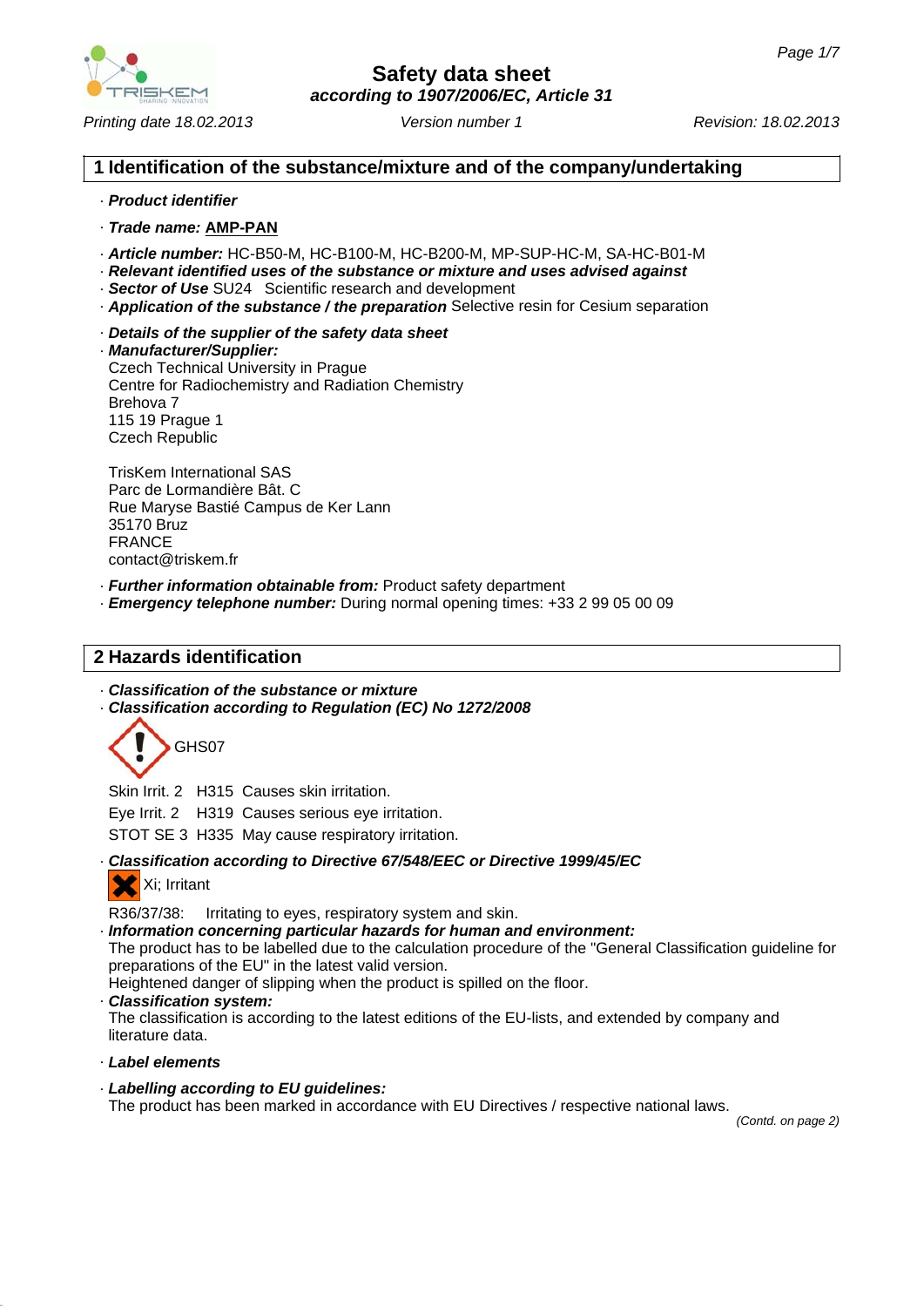*Printing date 18.02.2013 Revision: 18.02.2013 Version number 1*

*Trade name:* **AMP-PAN**

*(Contd. of page 1)*

· *Code letter and hazard designation of product:*



Xi Irritant

- · *Risk phrases:* 36/37/38 Irritating to eyes, respiratory system and skin.
- · *Safety phrases:*

26 In case of contact with eyes, rinse immediately with plenty of water and seek medical advice.

37 Wear suitable gloves.

60 This material and its container must be disposed of as hazardous waste.

- · *Other hazards*
- · *Results of PBT and vPvB assessment*
- · *PBT:* Not applicable.
- · *vPvB:* Not applicable.

## **3 Composition/information on ingredients**

- · *Chemical characterization: Mixtures*
- · *Description:* Mixture of substances listed below with nonhazardous additions.
- · *Dangerous components:* 54723-94-3 AMP Xi R36/37/38

Skin Irrit. 2, H315; Eye Irrit. 2, H319; STOT SE 3, H335

50-100%

· *Additional information:* For the wording of the listed risk phrases refer to section 16.

## **4 First aid measures**

- · *Description of first aid measures*
- · *After inhalation:* In case of unconsciousness place patient stably in side position for transportation.
- · *After skin contact:* Immediately wash with water and soap and rinse thoroughly.
- · *After eye contact:*
- Rinse opened eye for several minutes under running water. If symptoms persist, consult a doctor.
- · *After swallowing:* If symptoms persist consult doctor.
- · *Information for doctor:*
- · *Most important symptoms and effects, both acute and delayed* No further relevant information available.
- · *Indication of any immediate medical attention and special treatment needed* No further relevant information available.

# **5 Firefighting measures**

- · *Extinguishing media*
- · *Suitable extinguishing agents:*
- CO2, powder or water spray. Fight larger fires with water spray or alcohol resistant foam.
- · *Special hazards arising from the substance or mixture*
- Nitrogen oxides (NOx)
- Phosphor oxydes
- Molybdenum oxydes
- Hydrogen cyanide (HCN)

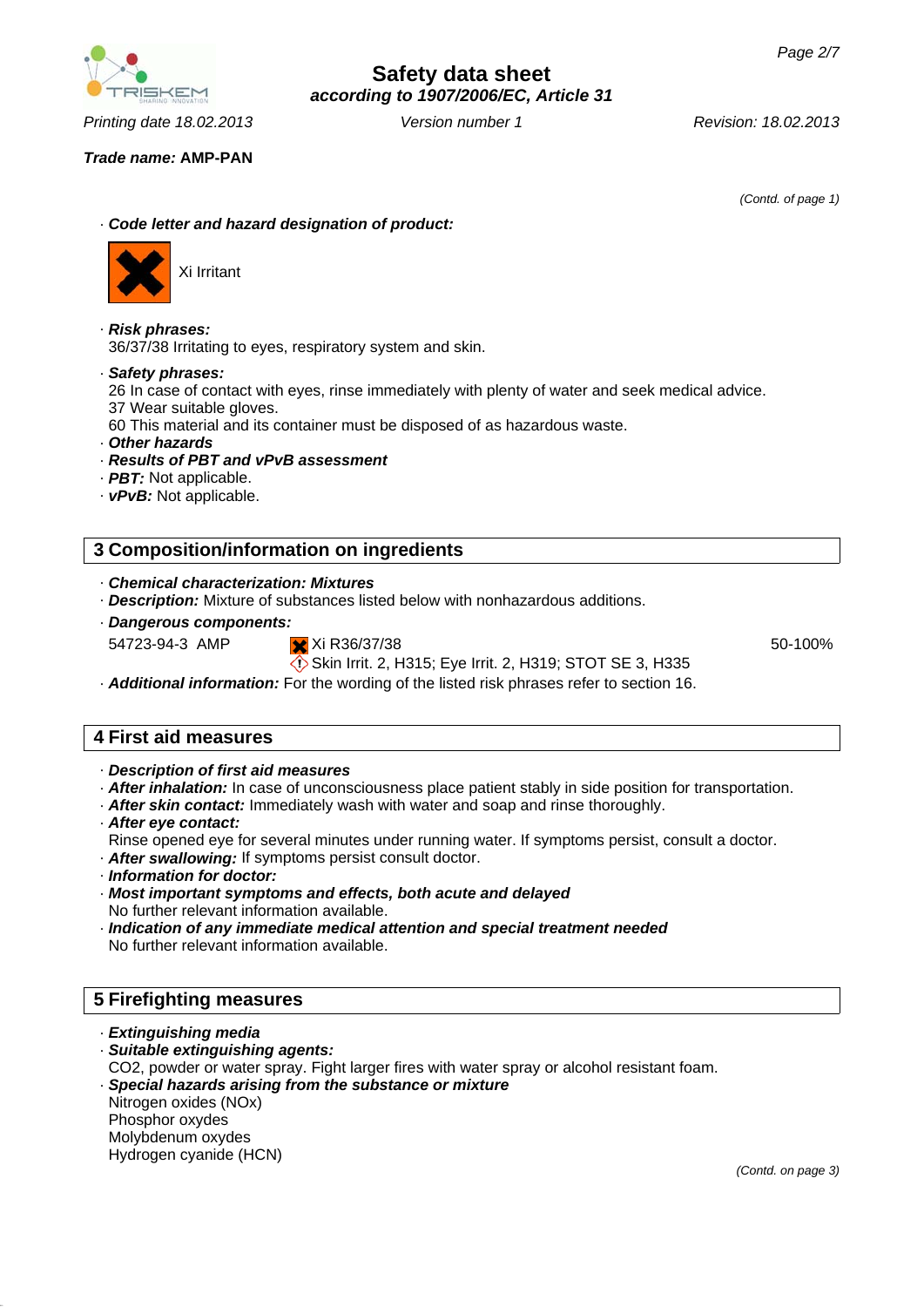*(Contd. of page 2)*



*Printing date 18.02.2013 Revision: 18.02.2013 Version number 1*

· *Advice for firefighters* · *Protective equipment:* Wear self-contained respiratory protective device. Wear fully protective suit.

# **6 Accidental release measures**

- · *Personal precautions, protective equipment and emergency procedures* Particular danger of slipping on leaked/spilled product.
- · *Environmental precautions:* Do not allow to enter sewers/ surface or ground water.
- · *Methods and material for containment and cleaning up:* Ensure adequate ventilation. Absorb liquid components with liquid-binding material. Pick up mechanically.
- · *Reference to other sections* See Section 7 for information on safe handling. See Section 8 for information on personal protection equipment. See Section 13 for disposal information.

# **7 Handling and storage**

- · *Handling:*
- · *Precautions for safe handling* Provide suction extractors if dust is formed.
- · *Information about fire and explosion protection:* No special measures required.
- · *Conditions for safe storage, including any incompatibilities*
- · *Storage:*
- · *Requirements to be met by storerooms and receptacles:* No special requirements.
- · *Information about storage in one common storage facility:* Not required.
- · *Further information about storage conditions:*
- Keep container tightly sealed. Protect from exposure to the light. Do not let the resin dry · *Specific end use(s)*
- Avoid use at pH>3 Resin wetted with 4% minimum (w:w) of 0.01M HNO3 Advised temperature of use: 20-25°C

# **8 Exposure controls/personal protection**

- · *Additional information about design of technical facilities:* No further data; see item 7.
- · *Control parameters*
- · *Ingredients with limit values that require monitoring at the workplace:*

The product does not contain any relevant quantities of materials with critical values that have to be monitored at the workplace.

- · *Additional information:* The lists valid during the making were used as basis.
- · *Exposure controls*
- · *Personal protective equipment:*
- · *General protective and hygienic measures:* Immediately remove all soiled and contaminated clothing Wash hands before breaks and at the end of work. Avoid contact with the eyes and skin. Do not eat, drink, smoke or sniff while working.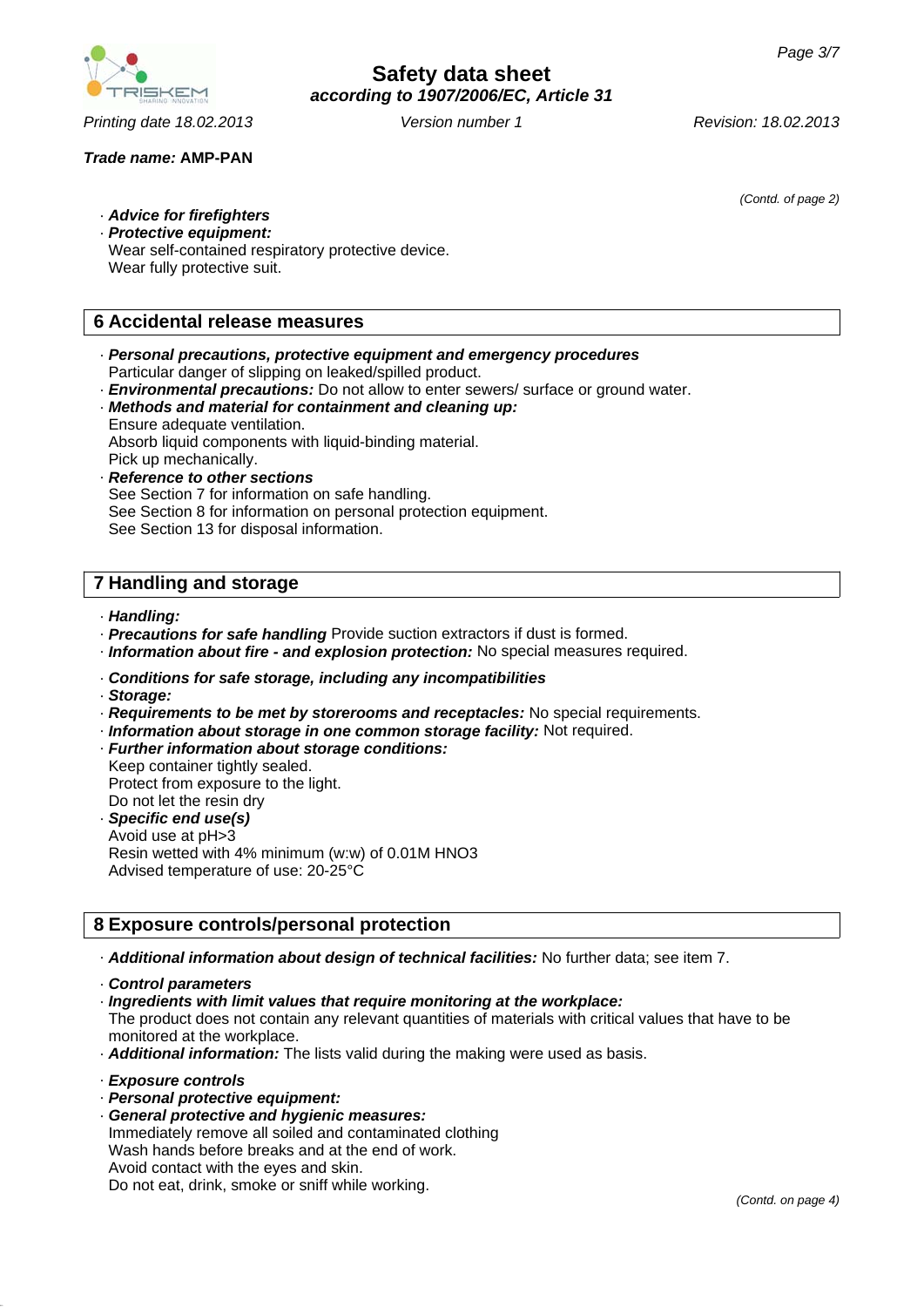

*Printing date 18.02.2013 Revision: 18.02.2013 Version number 1*

# **Safety data sheet** *according to 1907/2006/EC, Article 31*

*Trade name:* **AMP-PAN**

· *Respiratory protection:* Suitable respiratory protective device recommended.

*(Contd. of page 3)*

# · *Protection of hands:*



Protective gloves

The glove material has to be impermeable and resistant to the product/ the substance/ the preparation. Selection of the glove material on consideration of the penetration times, rates of diffusion and the degradation

### · *Material of gloves*

The selection of the suitable gloves does not only depend on the material, but also on further marks of quality and varies from manufacturer to manufacturer.

## · *Penetration time of glove material*

The exact break through time has to be found out by the manufacturer of the protective gloves and has to be observed.

### · *Eye protection:*



Safety glasses

# **9 Physical and chemical properties**

| · Information on basic physical and chemical properties<br><b>General Information</b><br>· Appearance: |                                                                                   |
|--------------------------------------------------------------------------------------------------------|-----------------------------------------------------------------------------------|
| Form:<br>Colour:<br>· Odour:<br>Odour threshold:                                                       | Powder<br>Yellow<br><b>Odourless</b><br>Not determined.                           |
| · pH-value:                                                                                            | Not applicable.                                                                   |
| Change in condition<br><b>Melting point/Melting range:</b><br><b>Boiling point/Boiling range:</b>      | Undetermined.<br>Undetermined.                                                    |
| · Flash point:                                                                                         | Not applicable.                                                                   |
| · Flammability (solid, gaseous):                                                                       | Not determined.                                                                   |
| · Ignition temperature:                                                                                |                                                                                   |
| Decomposition temperature:                                                                             | Not determined.                                                                   |
| · Self-igniting:                                                                                       | Product is not selfigniting.                                                      |
| Danger of explosion:                                                                                   | Product does not present an explosion hazard.                                     |
| · Explosion limits:<br>Lower:<br>Upper:                                                                | Not determined.<br>Not determined.                                                |
| · Vapour pressure:                                                                                     | Not applicable.                                                                   |
| Density at 20°C:<br>· Relative density<br>· Vapour density<br>· Evaporation rate                       | $0.68$ g/cm <sup>3</sup><br>Not determined.<br>Not applicable.<br>Not applicable. |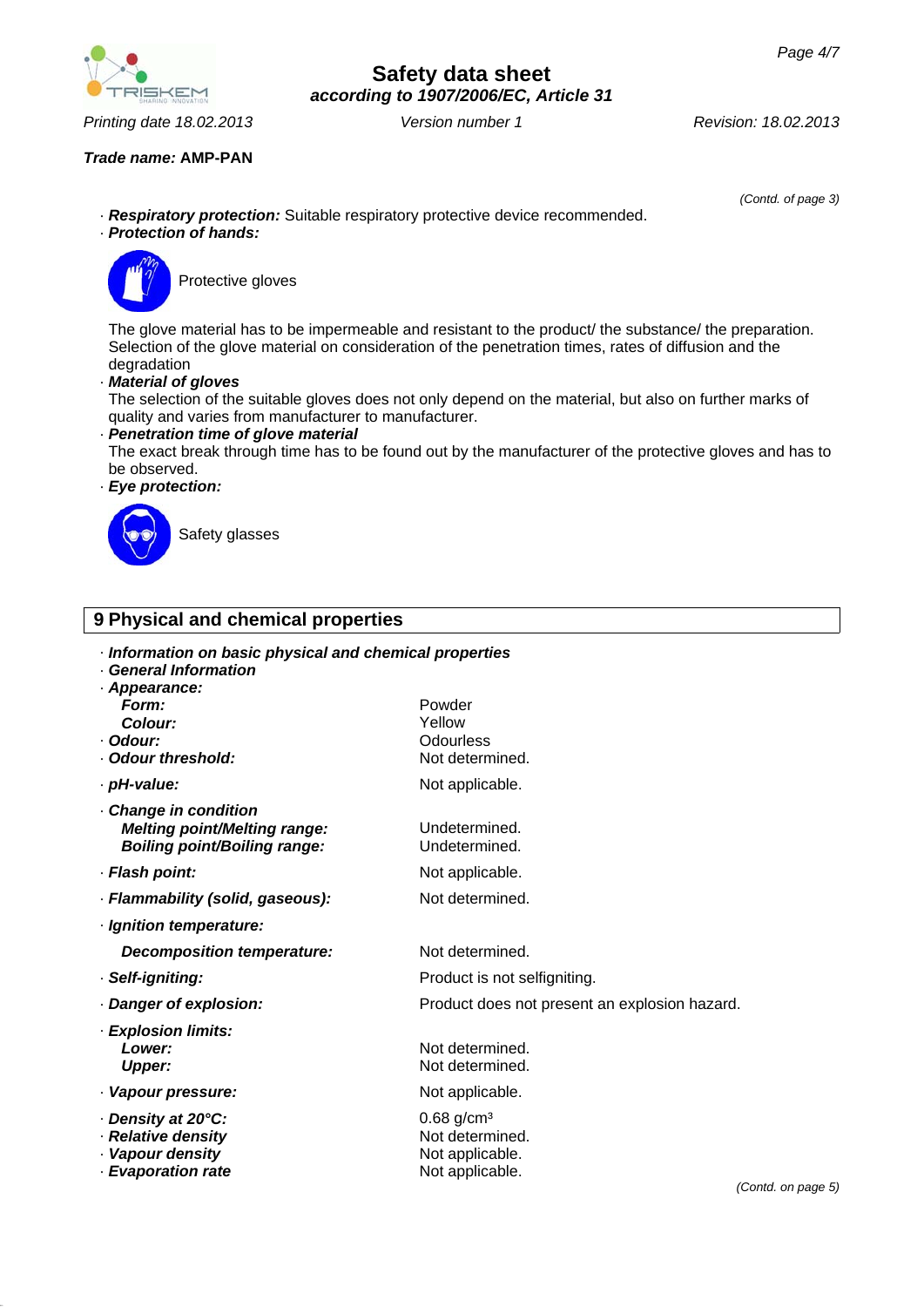

*Printing date 18.02.2013 Revision: 18.02.2013 Version number 1*

*(Contd. of page 4)*

*Trade name:* **AMP-PAN**

· *Solubility in / Miscibility with water:* Insoluble. · *Particle size* 100-600 µm · *Segregation coefficient (n-octanol/water):* Not determined. · *Viscosity:* **Dynamic:** Not applicable.

**Kinematic:** Not applicable. *Organic solvents:* 0.0 %

*Solids content:* 100.0 % • **Other information** No further relevant information available.

# **10 Stability and reactivity**

#### · *Reactivity*

- · *Chemical stability*
- · *Thermal decomposition / conditions to be avoided:*
- No decomposition if used according to specifications.
- · *Possibility of hazardous reactions* Reacts with alkali and metals. Reacts with strong oxidizing agents. Reacts with flammable substances. Toxic fumes may be released if heated above the decomposition point. · *Conditions to avoid* No further relevant information available. · *Incompatible materials:* No further relevant information available. · *Hazardous decomposition products:*
- Hydrogen cyanide (prussic acid) Phosphorus compounds Molybdenum oxydes Carbon monoxide and carbon dioxide Nitrogen oxides (NOx)

## **11 Toxicological information**

#### · *Information on toxicological effects*

- · *Acute toxicity:*
- · *Primary irritant effect:*
- · *on the skin:* Irritant to skin and mucous membranes.
- · *on the eye:* Irritating effect.
- · *Sensitization:* No sensitizing effects known.
- · *Additional toxicological information:*

The product shows the following dangers according to the calculation method of the General EU Classification Guidelines for Preparations as issued in the latest version: Irritant

## **12 Ecological information**

- · *Toxicity*
- · *Aquatic toxicity:* No further relevant information available.
- · *Persistence and degradability* No further relevant information available.
- · *Behaviour in environmental systems:*
- · *Bioaccumulative potential* No further relevant information available.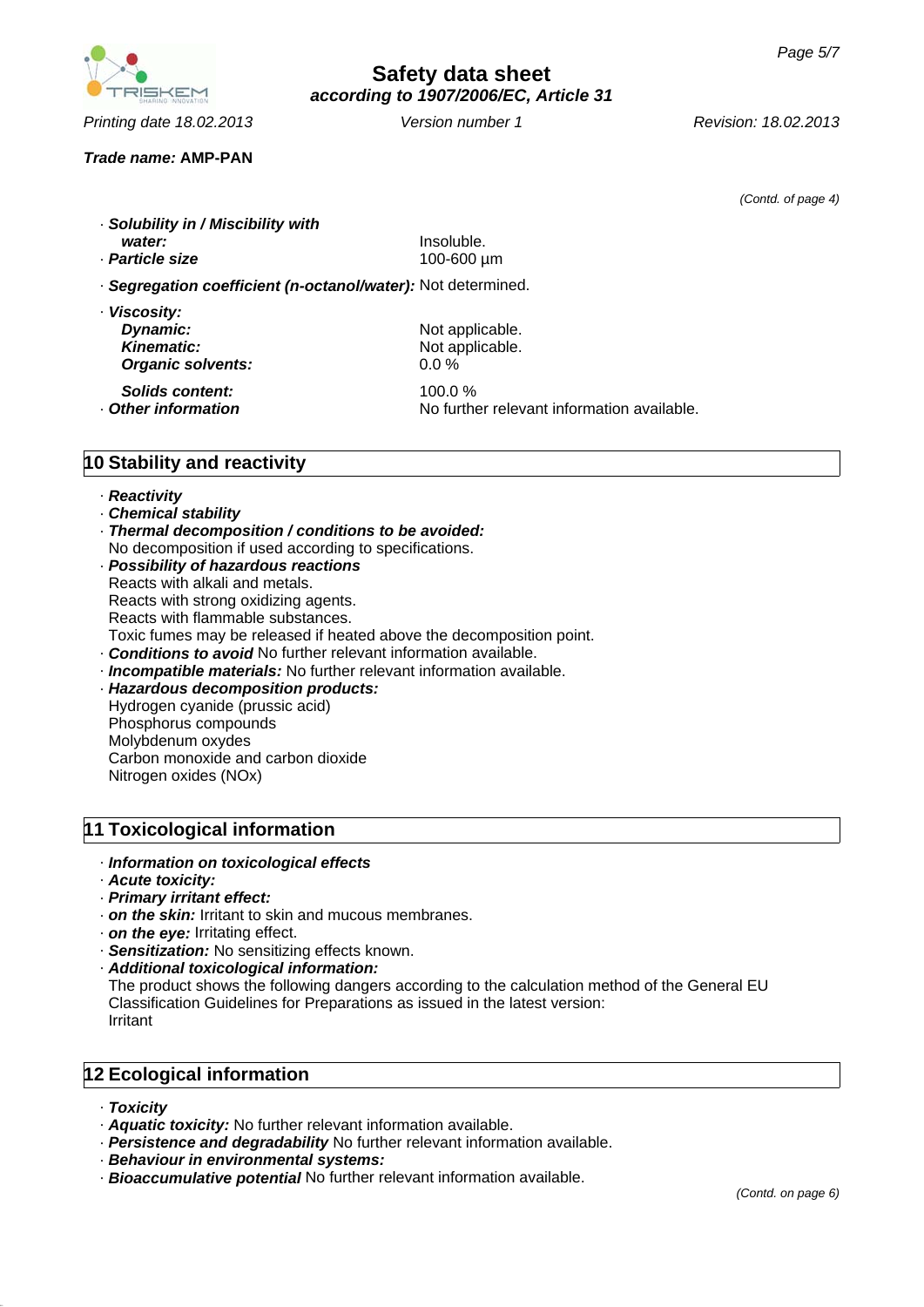Water hazard class 1 (German Regulation) (Self-assessment): slightly hazardous for water

Do not allow undiluted product or large quantities of it to reach ground water, water course or sewage

· *vPvB:* Not applicable. · *Other adverse effects* No further relevant information available.

· *Mobility in soil* No further relevant information available.

### **13 Disposal considerations**

· *Additional ecological information:*

· *Results of PBT and vPvB assessment*

- · *Waste treatment methods*
- · *Recommendation*

Must not be disposed together with household garbage. Do not allow product to reach sewage system.

- · *Uncleaned packaging:*
- · *Recommendation:* Disposal must be made according to official regulations.

### **14 Transport information**

| . UN-Number<br>· ADR, ADN, IMDG, IATA<br>· UN proper shipping name<br>· ADR, ADN, IMDG, IATA<br>· Transport hazard class(es) | Void<br>Void    |
|------------------------------------------------------------------------------------------------------------------------------|-----------------|
| · ADR, ADN, IMDG, IATA<br>· Class<br>· Packing group<br>· ADR, IMDG, IATA<br>· Environmental hazards:                        | Void<br>Void    |
| · Marine pollutant:                                                                                                          | No              |
| · Special precautions for user                                                                                               | Not applicable. |
| Transport in bulk according to Annex II of                                                                                   |                 |
| <b>MARPOL73/78 and the IBC Code</b>                                                                                          | Not applicable. |
| · UN "Model Regulation":                                                                                                     |                 |

## **15 Regulatory information**

· *Chemical safety assessment:* A Chemical Safety Assessment has not been carried out.

### **16 Other information**

This information is based on our present knowledge. However, this shall not constitute a guarantee for any specific product features and shall not establish a legally valid contractual relationship.

· *Relevant phrases*

- H315 Causes skin irritation.
- H319 Causes serious eye irritation.
- H335 May cause respiratory irritation.

R36/37/38 Irritating to eyes, respiratory system and skin.

· *Contact:* Aude Bombard

*Printing date 18.02.2013 Revision: 18.02.2013 Version number 1*

*(Contd. of page 5)*



*Trade name:* **AMP-PAN**

· *General notes:*

· *PBT:* Not applicable.

system.